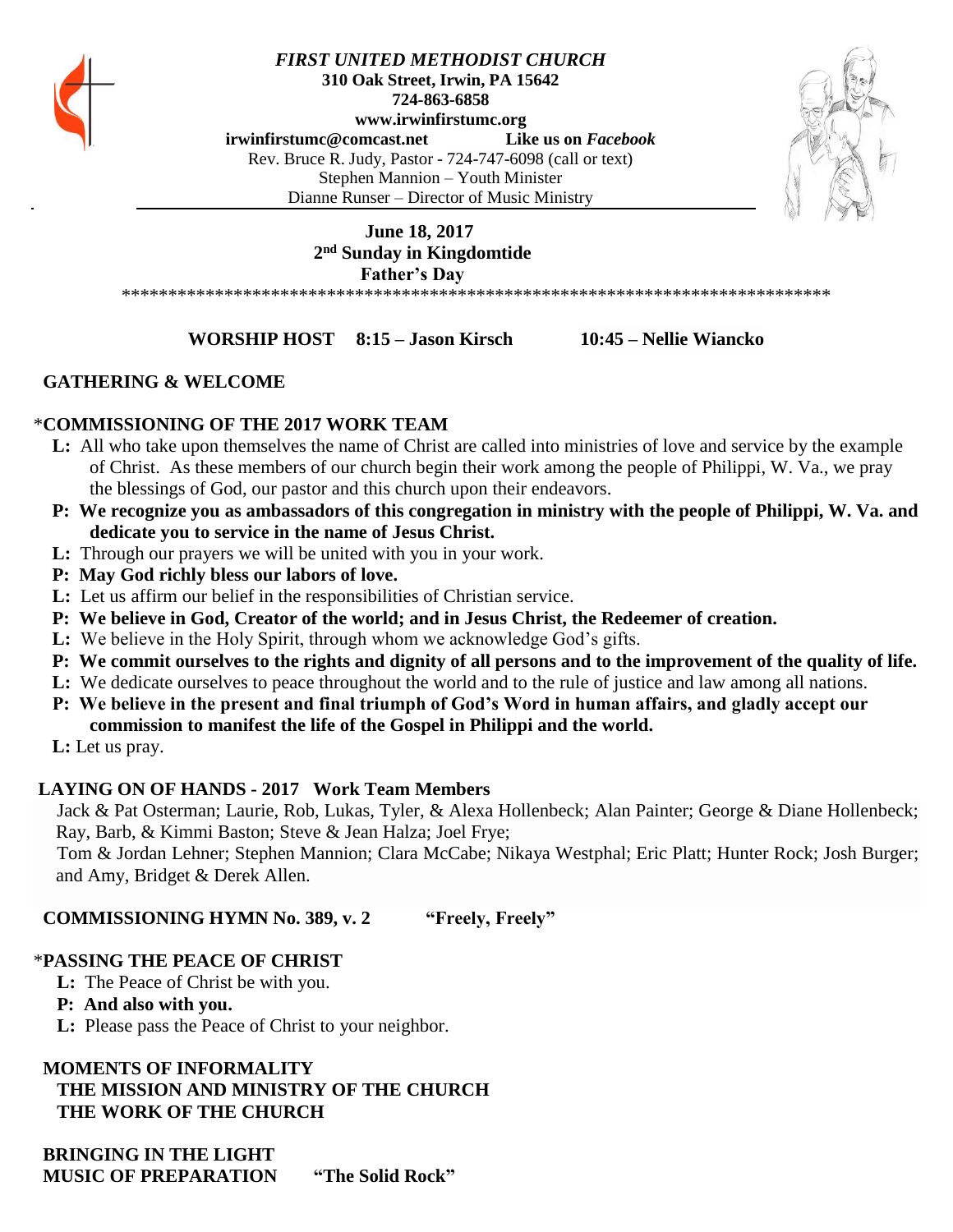### \***CALL TO WORSHIP "Book of Worship" No. 420**

- **L:** "I am the Alpha and the Omega," says the Lord God, "who is, and who was, and who is to come, the Almighty."
- **P: Blessing and honor and glory and might be unto the Lamb!**
- **L:** Worthy is Christ who has ransomed us by his blood from every tribe and tongue and nation, and made his people a kingdom, and priests to our God.
- **P: Holy, holy, holy, is the Lord God Almighty, who was and is and is to come! Amen**

### \***HYMN No. 710 "Faith of Our Fathers"**

#### **CHILDREN'S MOMENTS No. 2233 "This Is Where Children Belong"**

*(Our Children's Collection this morning will be given to "Big Brothers Big Sisters of the Laurel Region." Please see the announcements for more details.)*

#### **RECOGNITION OF FATHERS**

 **SPECIAL MUSIC "Thank You" – Becky Platt** Becky is dedicating her solo to the Work Trip Team and all those who have supported them in any way these past 25 years.

#### **WORD OF GOD Romans 5:1-8**

#### **PRESENTATION OF GOD'S TITHES AND OUR OFFERINGS**

 **OFFERTORY "A Garden Meditation"**

#### \***DOXOLOGY No. 95**

**Praise God, from whom all blessings flow; praise Him, all creatures here below: praise Him above ye heavenly host; praise Father, Son, and Holy Ghost. Amen**

#### \***PRAYER OF DEDICATION AND THANKS**

\***HYMN No. 2123 "Loving Spirit"**

 **JOYS AND CONCERNS For our joys we say: "Praise the Lord" For our concerns we say: "Lord, hear our prayers."**

#### **PASTORAL PRYER & THE LORD'S PRAYER**

 **Our Father who art in heaven, hallowed be thy name, thy kingdom come, thy will be done on earth as it is in heaven. Give us this day our daily bread; and forgive us our trespasses as we forgive those who trespass against us. And lead us not into temptation, but deliver us from evil, for thine is the kingdom, and the power and the glory forever. AMEN.**

\***SERMON SCRIPTURE Matthew 9:35-38**

 **SERMON "Is God Calling You?""**

\***HYMN No. 664 "Sent Forth by God's Blessing"**

\***BENEDICTION**

\***MUSIC OF PARTING "Come, Let Us Sing"**

\***Please stand if you are able** *The service is under the control of the Holy Spirit. The altar rail is always open.*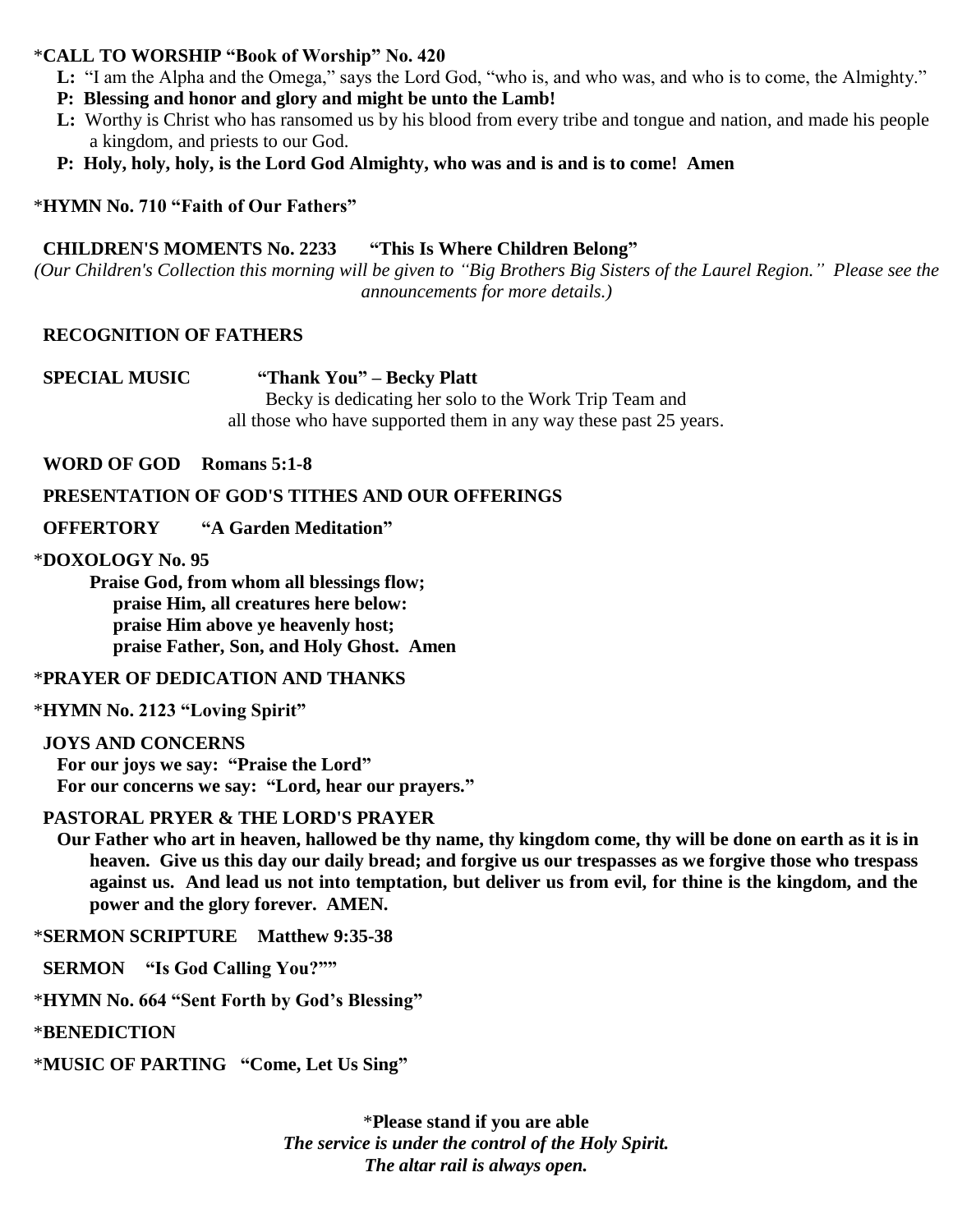#### **ATTENDANCE LAST WEEK** Saturday: 18 Sunday: 8:15 - 66  $10:45 - 76$

#### **SERVING YOU TODAY**

**USHERS TEAMS:**  $8:15 - \text{Virginia Ives}$ 

**SOUND TEAM: 8:15 - Fritz Runser** 

 $10:45$  – Lou Berta

10:45 – Penny Brant & Josh Burger

NURSERY: Our Nursery (birth through age 5) is open during the 10:45 worship service. The attendents today will be Kathy & Alyssa Wagner. In the event that there is no attendent in the nursery, parents are still welcome to use the nursery however they must stay with their children.

**ALTAR FLOWERS:** The flowers on the Altar today are in loving memory of our father, Denny Hearn from the Roberts and Gurowski families. This is also our parent's 62<sup>nd</sup> anniversary.

**HOSPITAL CALLS AND VISITS:** If you or someone you know is in the hospital or would like a visit from the pastor, please call the office or Pastor Bruce. It's better to get multiple calls than none at all. Remember, Pastor Bruce cannot provide care to our congregation if he doesn't know there is a need.

#### THIS WEEK AT OUR CHURCH

Office - 8:00 AM – 1:00 PM Monday thru Thursday; 8:00 AM – Noon on Friday Pastor Bruce – 10:00 AM – 1:00 PM Tuesday, Wednesday & Thursday

724-747-6098 (call or text) or email at preacherptl@gmail.com Please feel free to contact Pastor Bruce if you are in need of a pastoral visit.

| <b>Friday, June 23</b><br><b>Father's Day</b><br>Gym in use<br>8:00 Prayer<br><b>Saturday, June 24</b><br>8:15 Worship Service<br>Gym in use<br>9:30 Summer Sunday School<br>6:00 Contemporary Worship Service<br>(See announcement)<br>7:00 Christian Singles Group<br>Tuesday, June 20<br>6:15 TOPS |  |
|-------------------------------------------------------------------------------------------------------------------------------------------------------------------------------------------------------------------------------------------------------------------------------------------------------|--|
|                                                                                                                                                                                                                                                                                                       |  |
|                                                                                                                                                                                                                                                                                                       |  |
|                                                                                                                                                                                                                                                                                                       |  |
|                                                                                                                                                                                                                                                                                                       |  |
|                                                                                                                                                                                                                                                                                                       |  |
|                                                                                                                                                                                                                                                                                                       |  |
| <b>Next Sunday, June 25</b>                                                                                                                                                                                                                                                                           |  |
| $7:30\,\mathrm{NA}$<br>8:00 Prayer                                                                                                                                                                                                                                                                    |  |
| 8:15 Worship Service<br><b>Wednesday, June 21</b>                                                                                                                                                                                                                                                     |  |
| 9:30 Adult Sunday School<br>7:00 Quilting                                                                                                                                                                                                                                                             |  |
| 10:45 Worship Service<br><b>Thursday, June 22</b>                                                                                                                                                                                                                                                     |  |
| <b>Newsletter Deadline</b><br><b>Pastor Bruce will be on vacation from</b><br>6:30 NA<br>June 19th through June 26th.<br>7:00 "Crazy Love" Study Group                                                                                                                                                |  |

Sunday, June  $18<sup>th</sup> - Wednesday$ , June  $21<sup>st</sup> - Work Trip$  to Philippi, WV

FOLLOW THE PROGRESSION OF THE BUILD - Just a reminder and a notice for anyone that didn't know. During the work trip, pictures (and possibly videos) will be uploaded to Facebook around lunch, dinner and evening pending battery life, reception, or other various technical limitations. Visit our Facebook page at https://www.facebook.com/Irwin FirstUmc/ to see them, as well as last year's pictures!

**NEWSLETTER ARTICLES:** All articles for the July/August Newsletter are due in the office by Thursday, June 22<sup>nd</sup>. Please email your articles to fumc.jeanne.secrep@comcast.net or leave a hardcopy of your article in the church office. Articles not received by June  $22<sup>nd</sup>$  will be printed in the September Newsletter.

**THE UPPER ROOM** for June-July is now available in the narthex. This daily devotional with passages selected from the Bible encourage you to spend time with God each day. Praying and reading the Bible will help you recognize how His Word applies to everyday life. Pick one up today.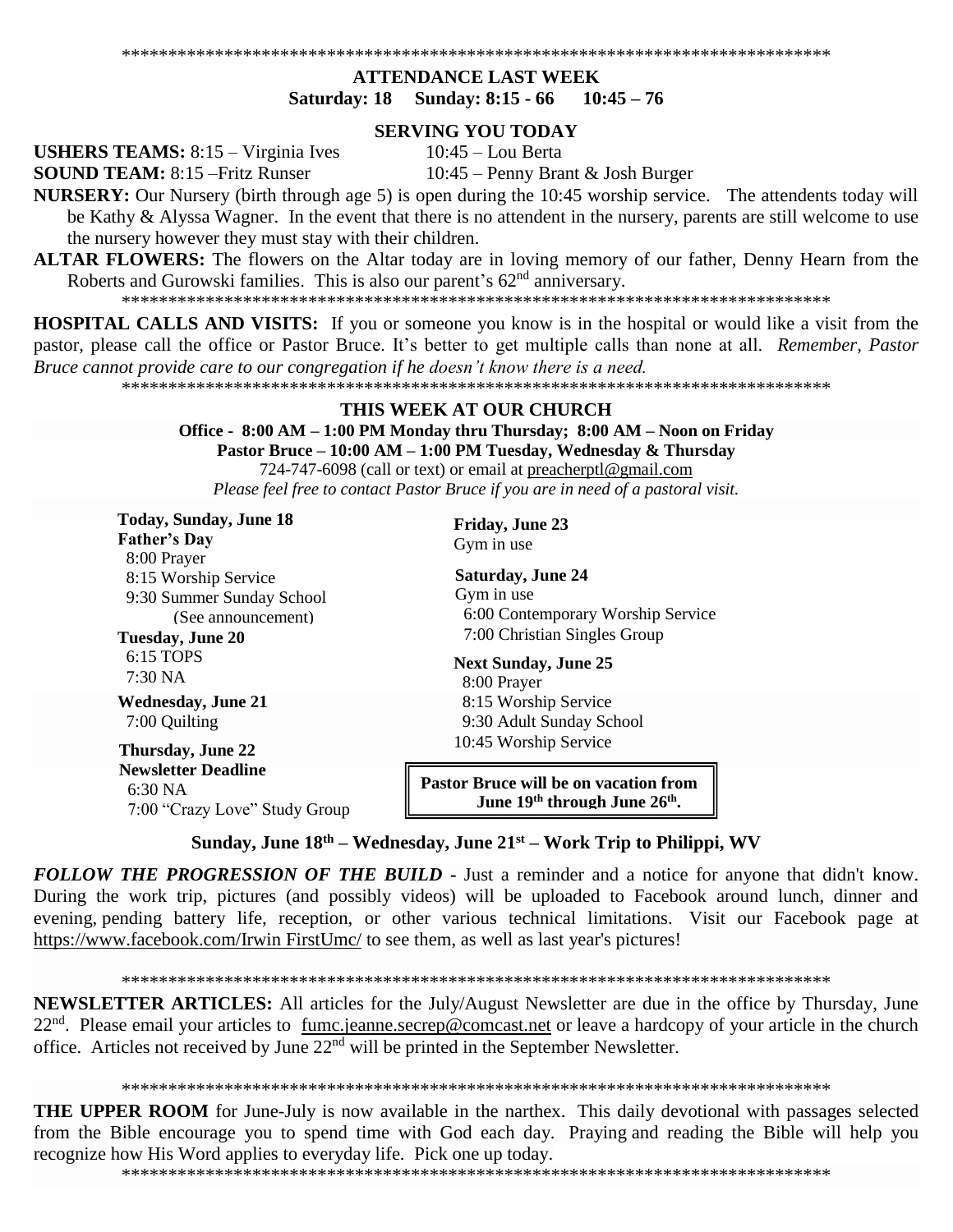#### **NNOUNCEMENTS** \*\*\*\*\*\*\*\*\*\*\*\*\*\*\*\*\*\*\*\*\*\*\*\*\*\*\*\*\*\*

**CHILDREN'S COLLECTIONS:** The Children's Collections this week will be sent to the Big Brothers Big Sisters of the Laurel Region (BBBSLR). Their vision is to see that all children achieve success in life and their mission is to provide children facing adversity with strong and enduring, professionally supported 1-to-1 relationships that change their lives for They partner with parents/guardians, volunteers, and others in the the better, forever. community and hold themselves accountable for each child in their program achieving higher



aspirations, greater confidence, and better relationships, educational success, and avoiding risky behaviors.

In 1975, Big Brothers Big Sisters of Westmoreland County was formed to provide services to children through mentoring relationships. In 2001, services were expanded into Fayette County in an attempt to change the lives of additional children. The agency's name was then changed to Big Brothers Big Sisters of the Laurel Region (BBBSLR), and nearly 300 children per year now receive valuable, one-to-one mentoring services.

The mission of BBBSLR is attained through unique programming options that are individualized for each child and volunteer. Staff take great care in matching together a child and volunteer with similar interests and hobbies. Thus, volunteers are encouraged to try to engage in meaningful conversations with the child and incorporate the child into their daily routine through free and low-cost activities they would normally do. The most important thing for a volunteer to remember is that you are a friend that child can count on, someone to share the little moments that can create big magic! You can learn more about Big Brothers Big Sisters of the Laurel Region at http://bbbs.cand.co/about

> Union Mission: 6/4 - \$207.00  $6/11 - $102.48$



**CHILDREN FROM TODDLER TO HIGH SCHOOL** 



There will be Summer Sunday School class today at 9:30 AM. The class will have a short lesson by Pastor Bruce, a craft, and a snack.

PLEASE PLAN TO ATTEND!

Next classes - July 16<sup>th</sup> & August 20<sup>th</sup>.

Anyone interested in helping should contact Ethel Rosenburg (724-864-3833) or Pastor Bruce (724-747-

 $6098.$ 

Camp News... Orders are being taken today, and the next two Sundays for our July Hoagie Sale. Hoagies will be delivered on Sunday, July 9th. Order forms are on the camp table in the narthex. Cost is \$6.50 and checks can be made payable to First UM when you pick up your order. Our last Hoagie Sale for this year will be in August.



Reminder...Ladies, if you're planning on attending the Women's Retreat this year at Camp Allegheny you need to contact Laurie Saporito at 724-864-5649 or cts72@hotmail.com by next Sunday, June 25th. There is a flyer on the camp table with all the retreat details. The date is Friday, August 25th - Sunday, August 27th. The cost is \$99, but our church will pay 40% of your cost. What a fun way to wind up the summer!

Please keep Tristan Eddy in prayer this week during his camp experience at Jumonville - June 18th through June 24th!